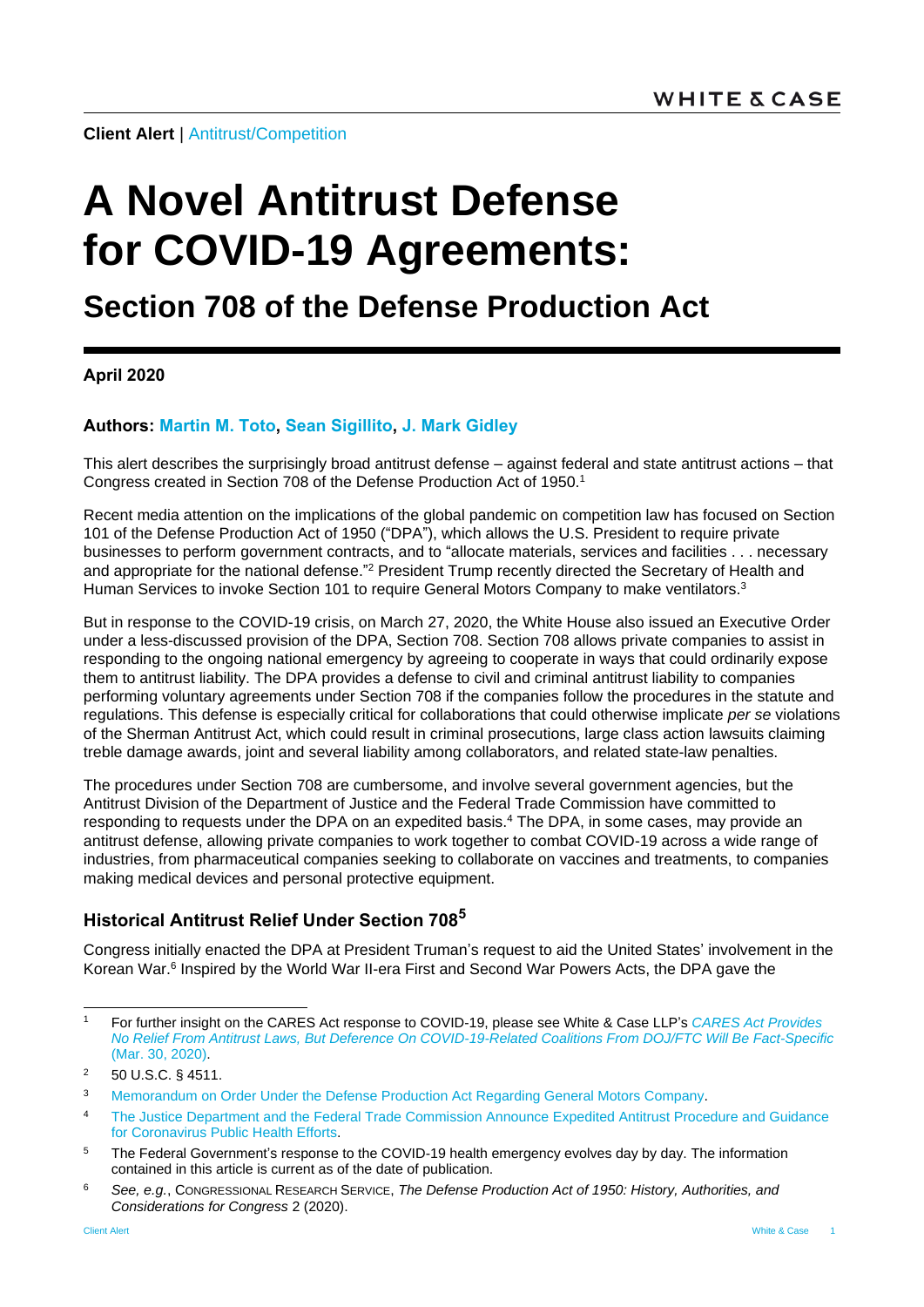President greater statutory authority to regulate commerce to aid in the national defense.<sup>7</sup> The original version of Section 708 provided sweeping antitrust immunity for any "act or omission . . . requested by the President pursuant to a voluntary agreement or program . . . ."<sup>8</sup> Within a year of the Defense Production Act's enactment, the Government approved 30 such voluntary agreements, including with manufacturers of tanks, artillery shells, and tactical trucks.<sup>9</sup>

In 1975, Congress replaced that *blanket immunity* with a *litigation defense* to antitrust lawsuits brought against parties to a Section 708 voluntary agreement. The 1975 revision to Section 708 placed the burden on the collaborating contractual parties to justify their actions and added a "good faith" element for the collaborating firms to prove.<sup>10</sup> Congress intended for that remodeling of Section 708 to "balance" the "antitrust interest and the national defense interest" because "immunity from antitrust laws should never be granted except in language that limits and narrows the extraordinary exempting language."<sup>11</sup>

Today, Section 708's antitrust defense is stronger and reduces the burden on the collaborating parties. The Section 708 antitrust defense now reads:

- (j) **Defenses.**
	- (1) In general. Subject to paragraph (4), there shall be available *as a defense for any person to any civil or criminal action brought under the antitrust laws (or any similar law of any State)* with respect to *any action taken to develop or carry out any voluntary agreement or plan of action* under this section that—
		- (A) such action was taken—
			- (i) in the course of developing a voluntary agreement initiated by the President or a plan of action adopted under any such agreement; or
			- (ii) to carry out a voluntary agreement initiated by the President and approved in accordance with this section or a plan of action adopted under any such agreement, and
		- (B) such person—
			- (i) complied with the requirements of this section and any regulation prescribed under this section; and
			- (ii) acted in accordance with the terms of the voluntary agreement or plan of action.
	- \* \* \*
	- (4) Exception for actions taken to violate the antitrust laws. The defense established in paragraph (1) shall not be available if the person against whom the defense is asserted shows *that the action was taken for the purpose of violating the antitrust laws*. 12

This language, which has been in effect since 1991, was designed by Congress to "eliminate[] the unique, vague and unreasonably difficult requirement that in order for actions to qualify for the antitrust defense, the person taking them must prove that he has done so 'in good faith' . . . ." <sup>13</sup> Congress replaced the 1975 *"good faith"* evidentiary burden on the defendant with a limited *bad faith* exception to the antitrust defense—that companies cannot receive an exemption from the antitrust laws **if "the action was taken** *for the purpose of violating* **the antitrust laws**." 14

<sup>-&</sup>lt;br>7 *Id.*

<sup>8</sup> Defense Production Act of 1950, 81 P.L. 774, 64 Stat. 798, 818 (1950) (current version at 50 U.S.C. § 4558).

<sup>9</sup> Shirley J. Norwood, *Function of the Antitrust Division under the Defense Production Act of 1950*, 24 Miss. L.J. 228, 233 (1953) (citing Address by J. Howard McGrath, Attorney General, before Institute on Economics of Defense Mobilization, Dept. of Commerce Auditorium (November 27, 1951)).

<sup>10</sup> Defense Production Act of 1950, P.L. 94-152, 29 Stat. 810, 814 (1975).

<sup>11</sup> S. REP. NO. 94-353, at 13 (1975).

 $12$  50 U.S.C. § 4558(j) (emphasis added).

<sup>13</sup> H.R. REP. NO. 102-7, at 6 (1991).

<sup>14</sup> Defense Production Act of 1950, P.L. 102-99, 105 Stat. 487, 489 (1991); 50 U.S.C. § 4558(j)(4).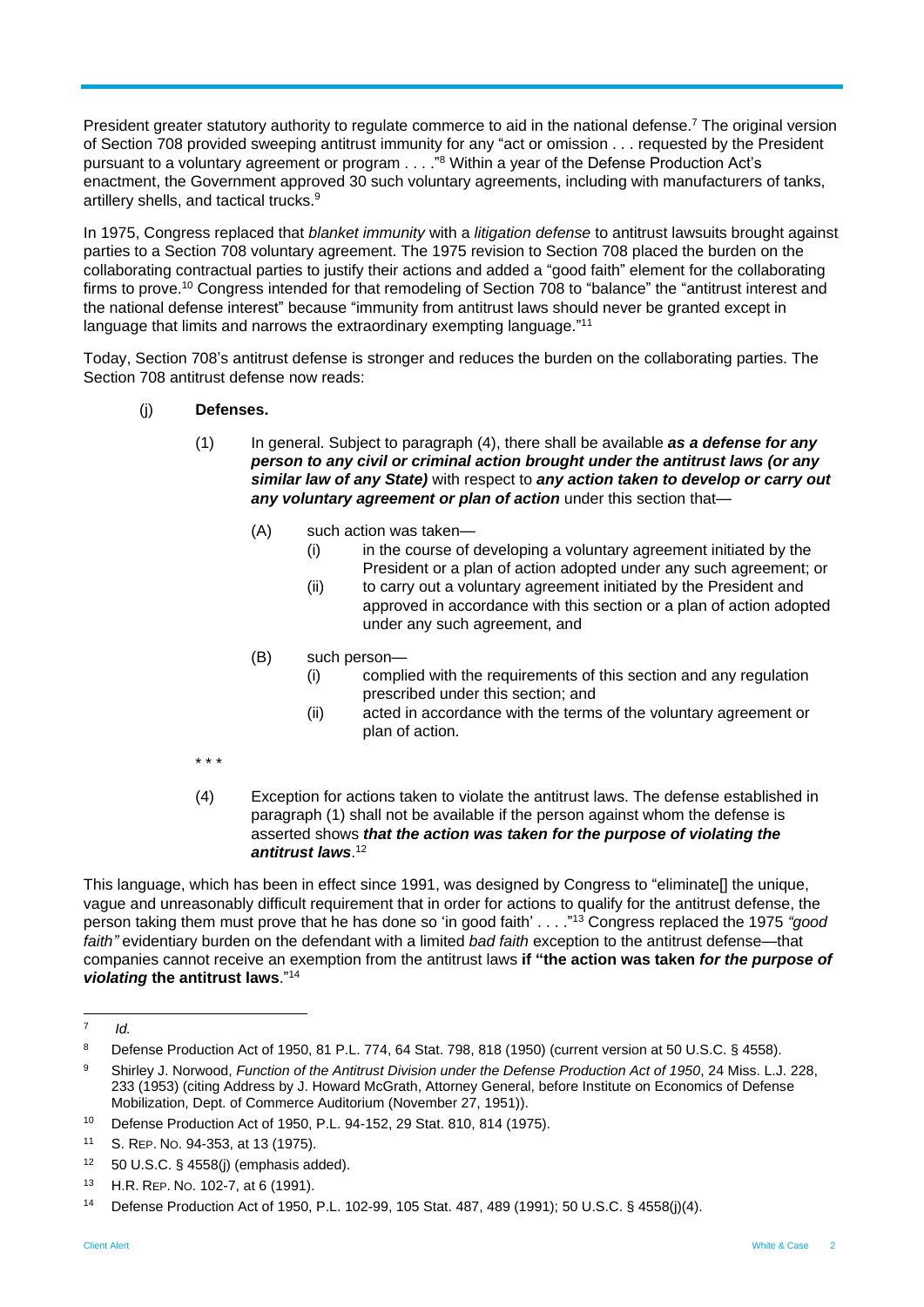# **Current Scope of Antitrust Defense Under the DPA For Collaborative Agreements: Federal and State Antitrust Law**

To benefit from the Defense Production Act's antitrust defense, a voluntary agreement:

- Must have a **government sponsor** that is, be sponsored by and approved by either the Secretary of Health and Human Services ("HHS") or the Department of Homeland Security ("DHS") and approved by the Attorney General<sup>15</sup>;
- Must be developed at public **meetings** in collaboration **with the Government**<sup>16</sup>; and
- Is subject to ongoing **oversight.**<sup>17</sup>

If these requirements of a Section 708 voluntary, collaborative agreement are satisfied (discussed more fully below):

- The parties receive **a statutory litigation defense** to any "*civil or criminal* action brought under the **[Federal] antitrust laws (or** *any similar law of any State***)** with respect to any action taken to develop or carry out any voluntary agreement or plan of action."<sup>18</sup>
- The "antitrust laws" include the **Sherman Act**, the **Clayton Act**, **unfair competition** under the FTC Act, **and their state-law counterparts**. 19
- Defendants have the burden of proof on this defense<sup>20</sup> but the only exception to the defense is for conduct that was "*taken for the purpose of violating the antitrust laws*." 21

There are several **practical implications** of the Section 708 defense:

- While there is little guidance on the meaning of the exception, the legislative history suggests that Congress added the exception to make it easier for parties to take advantage of the antitrust defense. One could credibly argue that the exception is designed to prohibit actions taken *solely* for the purpose of violating the antitrust laws that are beyond the scope of the governmentapproved voluntary agreement.
- Class action lawyers often bring state consumer protection actions or unjust enrichment actions as a follow-on claim along with state antitrust law claims. State consumer protection and unjust enrichment claims are arguably not covered by the Section 708 defense ("any similar law of any State" to the federal antitrust laws).
- We think a better reading of the statute, which the DOJ Antitrust Division should adopt and commit to aggressively support through amicus participation in any lawsuit challenging a Section 708 agreement, is that "any" follow-on "antitrust substitute" (such as state consumer protection claims) would be covered by the antitrust defense. Otherwise, the strong emergency purpose of the statute would be gutted.
- This result could be reached by use of the Supreme Court's *Ashcroft v*. *Iqbal<sup>22</sup>* ruling as U.S. District Judge Stefan Underhill recently did in the *Aggrenox Antitrust Litigation* (a "reverse payment" antitrust case):

l <sup>15</sup> 44 C.F.R. § 332.2(b)(1)–(2).

<sup>16</sup> *Id.* § 332.2(c).

<sup>17</sup> *Id.* § 332.3; 50 U.S.C. § 4558(g).

<sup>18</sup> 50 U.S.C. § 4558(j)(1) (emphasis added).

<sup>19</sup> *Id.* § 4558(b)(1) ("The term "antitrust laws" has the meaning given to such term in subsection (a) of the first section of the Clayton Act [15 U.S.C. § 12], except that such term includes section 5 of the Federal Trade Commission Act [15 U.S.C. § 45] to the extent that such section 5 applies to *unfair methods of competition*.") (emphasis added).

<sup>20</sup> *Id.* § 4558(j)(3).

<sup>21</sup> *Id.* § 4558(j)(4).

<sup>22</sup> 556 U.S. 662, 678–79 (2009).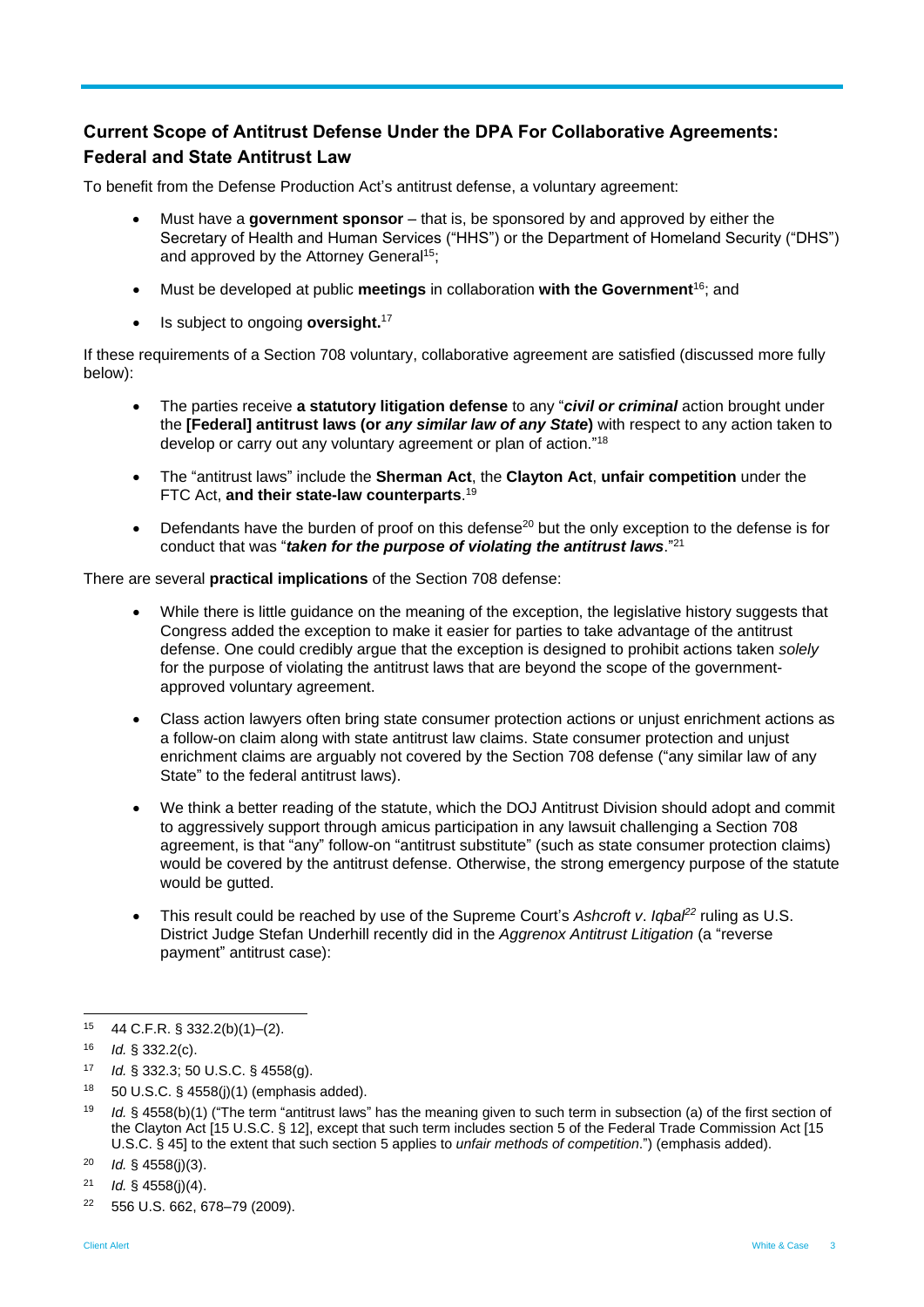- o "In an effort to get in on the *Actavis* [a reverse payment decision] game, [plaintiffs] attempt to *build a Frankensteinian equivalent* of *Actavis* to reach the very same conduct but without that formidable obstacle, *by stitching together a hodge-podge of state-law claims* [such as state unjust enrichment, consumer protection, deceptive practices laws]. *But the plaintiffs cannot simply enumerate a long list of state-law claims for states where they might otherwise have no available antitrust recovery* and rely on the defendants and the court to sort out whether or how those laws can act as surrogates for antitrust law."<sup>23</sup>
- Alternatively, and perhaps even more directly, these state laws are pre-empted under the Supremacy Clause of the U.S. Constitution to the extent that they interfere with the DPA.<sup>24</sup> Again, the Antitrust Division should commit to this interpretation to clarify that the protections of Section 708 will have teeth.

#### **Procedural Hurdles to Developing Voluntary Agreements Under the DPA**

The President, "[u]pon finding that conditions exist which may pose a direct threat to the national defense or its preparedness programs . . . may consult with representatives of industry . . . and other interests in order to provide for the making by such persons, with the approval of the President, of voluntary agreements and plans of action to help provide for the national defense."<sup>25</sup> In other words, the Defense Production Act authorizes the President, or (more likely) one of his Cabinet Secretaries, to waive the ordinary standards of the antitrust laws and allow *competitors to work together to aid in an ongoing national emergency.*

On **March 13, 2020,** President Trump declared a national emergency related to the SARS-CoV-2 virus and COVID-19, the disease it causes.<sup>26</sup>

On **March 27, 2020,** the President delegated his authority to consult with private industry to develop voluntary agreements to both HHS and DHS to respond to the COVID-19 crisis.<sup>27</sup> In the March 27, 2020 Order, the President proclaimed that the United States' policy and intention is "to enable greater cooperation among private businesses in expanding production of and distribut[ion]" of medical resources.<sup>28</sup>

#### **DOJ Review and Approval Is Required to Begin Developing an Agreement**

To begin the development of a voluntary agreement under the DPA, a governmental "sponsor" from HHS or DHS must submit a proposal for any such agreement to the Attorney General and the Administrator of the Federal Emergency Management Agency ("FEMA") for review. The proposal must include a statement regarding the "purpose of the agreement; the factual basis for making the finding required in subsection 708(c)(1) of the DPA; the proposed participants in the agreement; and any coordination with other Federal agencies accomplished in connection with the proposal."<sup>29</sup> The Attorney General, after consultation with the Chairman of the Federal Trade Commission ("FTC"), must approve or deny the proposal.<sup>30</sup> The Antitrust Division of DOJ would aid the Attorney General in his review of the proposal.<sup>31</sup>

Statements from the Antitrust Division and FTC (collectively, the "Antitrust Agencies") indicate their receptiveness to the use of Section 708. Just last week, the Antitrust Agencies issued a joint statement

<sup>23</sup> <sup>23</sup> *In re Aggrenox Antitrust Litig.*, 94 F. Supp. 3d 224, 255–56 (D. Conn. 2015) (emphasis added).

<sup>&</sup>lt;sup>24</sup> U.S. Const. art. VI, cl. 2 ("This Constitution, and the laws of the United States which shall be made in pursuance thereof; and all treaties made, or which shall be made, under the authority of the United States, shall be the supreme law of the land . . . .").

<sup>25</sup> *Id.* § 4558(c)(1).

<sup>&</sup>lt;sup>26</sup> Declaring a National Emergency Concerning the Novel Coronavirus Disease (COVID–19) Outbreak, Proclamation No. 9994, 85 Fed. Reg. 12721, (2020).

<sup>&</sup>lt;sup>27</sup> Delegating Additional Authority Under the Defense Production Act With Respect to Health and Medical Resources To Respond to the Spread of COVID–19, Exec. Order No. 13911 § 3, 85 Fed. Reg. 18403 (2020).

 $28$  *Id.* § 1.

<sup>29</sup> *See* 44 C.F.R. § 332.2(b)(1).

<sup>30</sup> *Id.* § 332.2(b)(2).

<sup>31</sup> *See* 28 C.F.R. § 0.40(e).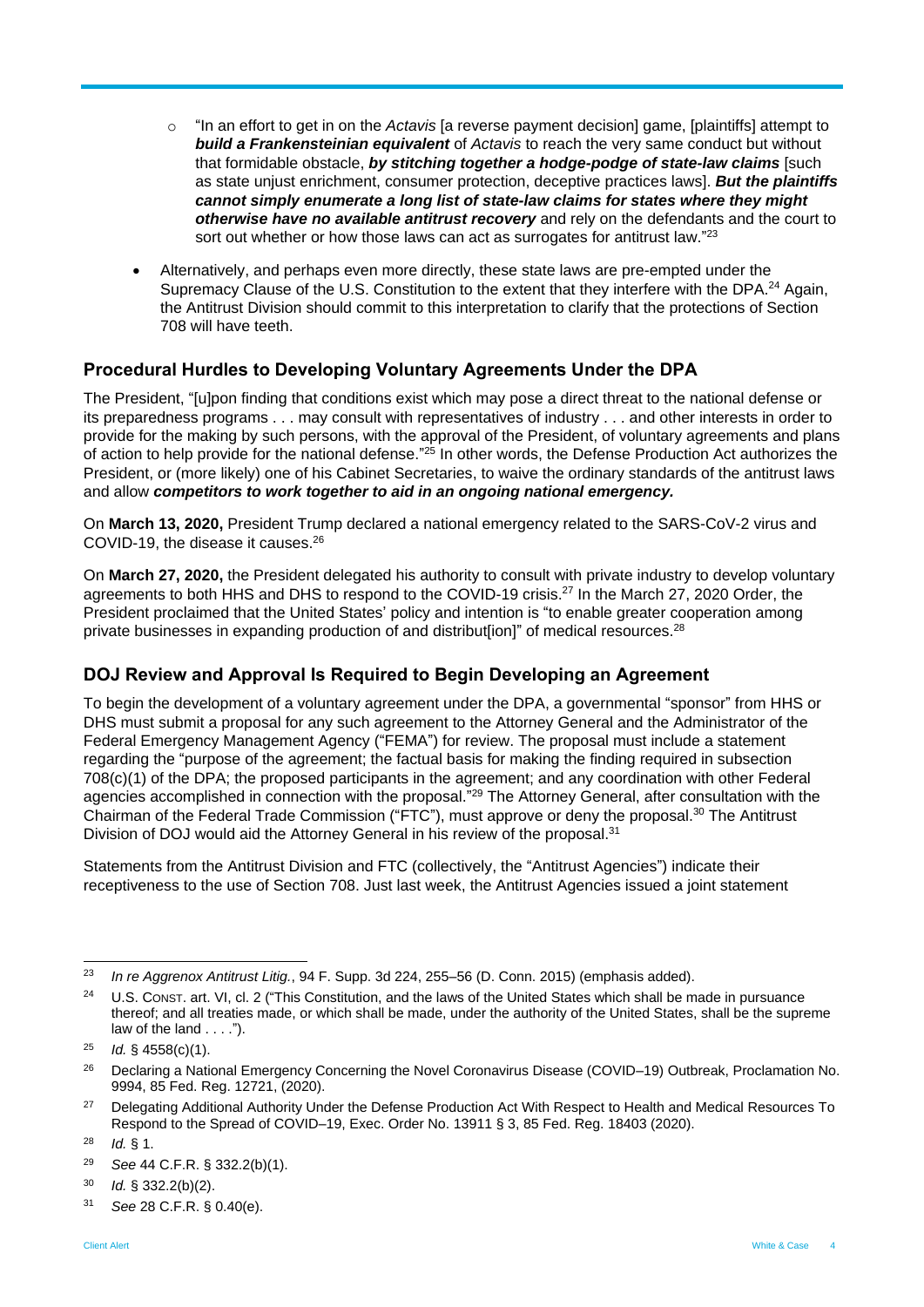outlining their response to the COVID-19 crisis.<sup>32</sup> There, the Antitrust Agencies committed to responding to "all COVID-19-related requests" within seven days<sup>33</sup> and expressed their commitment to "effectuate the Defense Production Act and the Pandemic and All-Hazards Preparedness Act" as appropriate.<sup>34</sup> While there is no formal deadline for the Attorney General to approve or deny a proposal for a voluntary agreement, the President's recent delegation of authority under Section 708 and the Antitrust Agencies' commitment to the speedy review of COVID-19-related issues indicate that the Government agencies are mobilized and ready to respond quickly to proposals to enter voluntary agreements.

## **The Development of a Voluntary Agreement Is Heavily Monitored and Subject to Input from the Government**

After the Attorney General (through the Antitrust Division) approves a proposal, the governmental sponsor may organize meetings between competitors to develop the agreement, which are presumptively open to the public.<sup>35</sup>

There are a number of requirements for the conduct of these meetings, including that *representatives of the*  Attorney General and the Chairman of the FTC must be in attendance.<sup>36</sup> After an agreement has been negotiated and finalized, the Secretary of HHS or DHS must "approve[] it and certif[y], in writing, that the agreement or plan is necessary to carry out the purposes [of the statute] . . . and the Attorney General . . . [must] find[] . . . that such purpose *may not reasonably be achieved through a voluntary agreement or plan of action having less anticompetitive effects* or without any voluntary agreement or plan of action . . . ." 37

#### **Government Oversight Continues After an Agreement Is Reached**

After a Section 708 agreement takes effect, the Antitrust Agencies monitor the parties to ensure they are acting within the scope of the agreement.<sup>38</sup> Meetings of the parties to carry out the agreement are strictly regulated, *must include an employee of the Government*, and are *presumptively open to the public*. 39 These meetings, however, may be closed to the public when certain **national security, trade secret**, or other limited concerns are implicated.<sup>40</sup>

Absent an earlier termination or a formal extension, a voluntary agreement entered into under the DPA expires five years after it becomes effective.<sup>41</sup>

## **Other Options Offer a Path Forward Even if the Burdens of Section 708 Do Not Fit a Proposed Course of Action**

Section 708 will not be the right course for every proposed action in response to COVID-19. But entities have two other mechanisms available to seek government approval and safe harbor from the antitrust laws:

 First, entities may submit a proposed course of action to the Antitrust Agencies under the National Cooperative Research and Production Act of 1993, which provides for single damages and deferential rule of reason treatment in a legal challenge to the action<sup>42</sup>; or

- <sup>35</sup> 44 C.F.R. § 332.2(b)(2), (c), (d).
- <sup>36</sup> *See id.* § 332.2(c)(2).
- $37$  50 U.S.C. § 4558(f)(1) (emphasis added).
- <sup>38</sup> *Id.* § 4558(g).
- <sup>39</sup> 44 C.F.R. § 332.3(c)(4); §§ 332.3(c)(3), 332.5(b).
- <sup>40</sup> *Id.* § 332.5(c).
- <sup>41</sup> 50 U.S.C. § 4558 (f)(2).

l <sup>32</sup> For further insight on the Antitrust Agencies' joint statement and the risks of competitor collaborations during the current health crisis, please see White & Case LLP's *[Competitor Collaborations: Competition Agencies Respond to a](https://www.whitecase.com/publications/alert/competitor-collaborations-competition-agencies-respond-global-pandemic)  [Global Pandemic](https://www.whitecase.com/publications/alert/competitor-collaborations-competition-agencies-respond-global-pandemic)* (Mar. 27, 2020)*.*

<sup>33</sup> [Joint Antitrust Statement Regarding COVID-19.](https://www.justice.gov/atr/joint-antitrust-statement-regarding-covid-19)

<sup>34</sup> *Id*.

<sup>42</sup> 15 U.S.C. § 4301–06; *see also* FEDERAL TRADE COMMISSION, *[National Cooperative Research and Production Act of](https://www.ftc.gov/enforcement/statutes/national-cooperative-research-and-production-act-1993)  [1993](https://www.ftc.gov/enforcement/statutes/national-cooperative-research-and-production-act-1993)* ("This Act establishes certain protections for any joint research, development, or production venture as to which a voluntary, prior written notification has been filed with the Attorney General and the Federal Trade Commission.